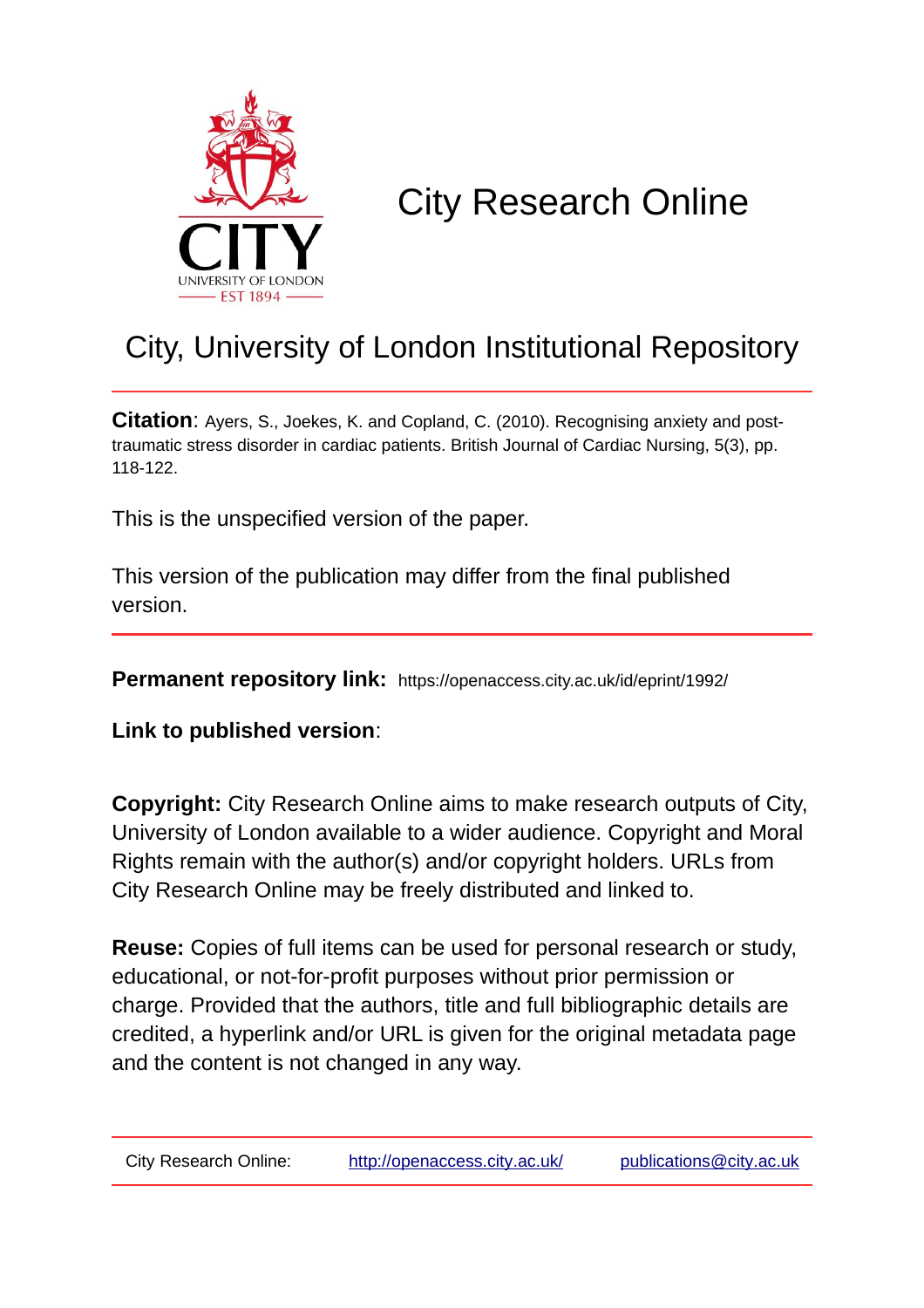# **Recognizing anxiety and post-traumatic stress disorder in cardiac patients**

Ayers, S., Joekes, K., & Copland, C. (2010). Recognising anxiety and post-traumatic stress disorder in cardiac patients. *British Journal of Cardiac Nursing*, *5*(3), 118-122.

#### Abstract

Research has established that anxiety and post-traumatic stress disorder (PTSD) are risk factors for the development of heart disease in healthy populations. In addition, anxiety and PTSD are associated with further morbidity in people with existing heart disease. This article considers whether anxiety and PTSD influence onset and recovery from heart disease. Clinical implications for cardiac nursing are considered, including screening, treatment, and referral on to specialist services.

Key words Anxiety Cardiovascular disease Myocardial infarct Post-traumatic stress disorder Cardiac rehabilitation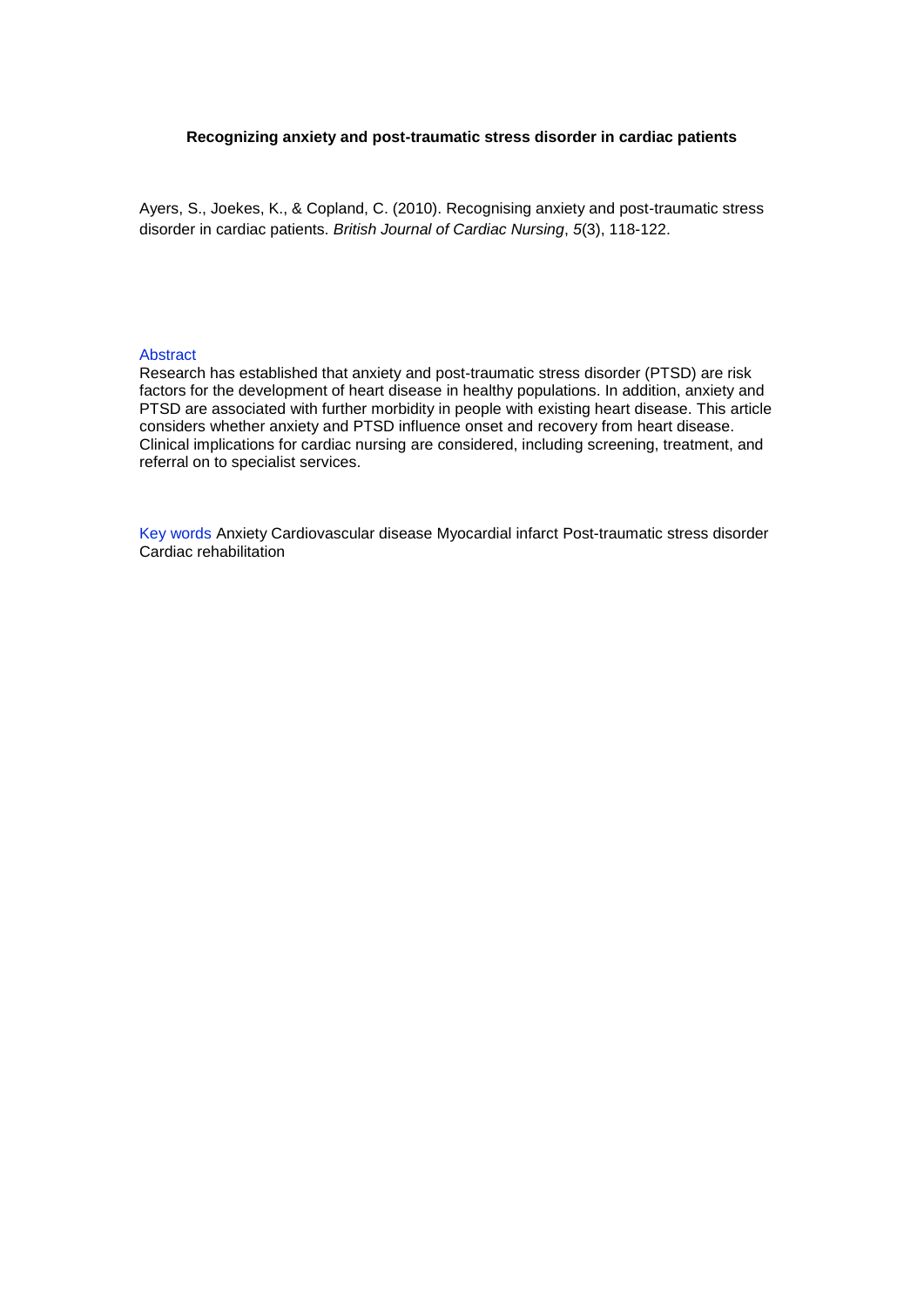Anxiety is a response to threat—whether real or imagined. Although anxiety is generally regarded as a psychological condition it has a strong physiological component through activation of the sympathetic branch of the autonomic nervous system. Anxiety can therefore be accompanied by symptoms such as a racing heart, palpitations and breathlessness. Anxiety is very common in cardiac patients—approximately 50% of patients have symptoms of anxiety after acute cardiac events and approximately 25% have anxiety disorders (Crowe et al, 1996; Januzzi et al, 2000).

Anxiety can play a role in heart disease in a number of ways. It may affect the development of heart disease Further morbidity or prognosis Health-care use and attendance, or Lifestyle factors and rehabilitation. The link between anxiety and the development of heart disease is now well established. A systematic review of prospective studies of healthy samples concluded that anxious people are between 2.4 and 7.8 times more likely to develop heart disease (Suls and Bunde, 2005). Evidence for the effect of anxiety on prognosis in patients with existing heart disease is less consistent; the same review concluded that the majority of research finds no relationship between anxiety and mortality in cardiac patients (Suls and Bunde, 2005).

However, anxiety might affect further morbidity. Research suggests anxious patients are one to five times more likely to experience further morbidity such as nonfatal myocardial infarction (MI), new onset or recurrent ischaemia, ventricular tachycardia, congestive heart failure and unstable angina (Frasure-Smith et al, 1995; Moser and Dracup, 1996; Denollet and Brutsaert, 2000). The effect of anxiety on cardiac morbidity appears to be independent of depression (Huffman et al, 2008).

Anxiety may also affect attendance and use of healthcare services. As already mentioned, anxiety is associated with a focus on threat-related stimuli. In people with heart disease this means anxiety may lead to an increased focus on cardiac and other physical symptoms. For example,Karsdorp et al (2009) found that when people were given false information about irregular heartbeat, anxious patients were more likely to interpret this as a symptom of cardiac problems than non-anxious patients or healthy controls. Anxious patients are also more likely to experience non-cardiac chest pain (White et al, 2010). Other evidence supports the influence of anxiety and depression on health service use, but the direction of this effect is not clear or necessarily consistent. For example, some studies have shown that anxiety and depression in cardiac patients predicts poor attendance at rehabilitation and increased hospital readmissions (Tully et al, 2008; Deskur-Śmielecka et al, 2009). However, this latter finding may be partly due to increased morbidity, rather than psychological distress per se. Similarly, anxiety and depression may have different effects on different types of service use. For example, one study found that length of stay in hospital after coronary artery bypass graft surgery was longer in patients with depression but shorter in those with PTSD symptoms (Oxlad et al, 2006).

It is not yet clear whether anxiety affects rehabilitation and lifestyle changes. Most research in this area has looked more generally at anxiety and depression combined. There is some evidence that anxiety and depression are associated with poor adherence to dietary advice and other aspects of rehabilitation (Kuhl et al, 2009; Luyster et al, 2009) but the evidence is inconsistent. A recent study of anxiety in 278 MI patients found that anxiety was associated with less change in socializing, smoking cessation or stress management four months after MI, even after controlling for demographic, cardiovascular and other psychological variables (Kuhl et al, 2009).

#### Post-traumatic stress disorder and heart disease

To date, most research into anxiety and heart disease has focused on symptoms of anxiety, as measured by selfreport questionnaires, rather than classifying the presence of anxiety disorders. While this approach has merit, consideration of the full range of anxiety disorders may bring to light presentations and clusters of symptoms that otherwise go undetected in heart disease. Anxiety disorders include generalized anxiety disorder, panic, phobias, obsessive-compulsive disorder and posttraumatic stress disorder (PTSD). Of these, there has been increasing interest in the occurrence of PTSD following cardiac events (Owen et al, 2001; Spindler and Pedersen, 2005; Ginzberg, 2006). PTSD is an anxiety disorder that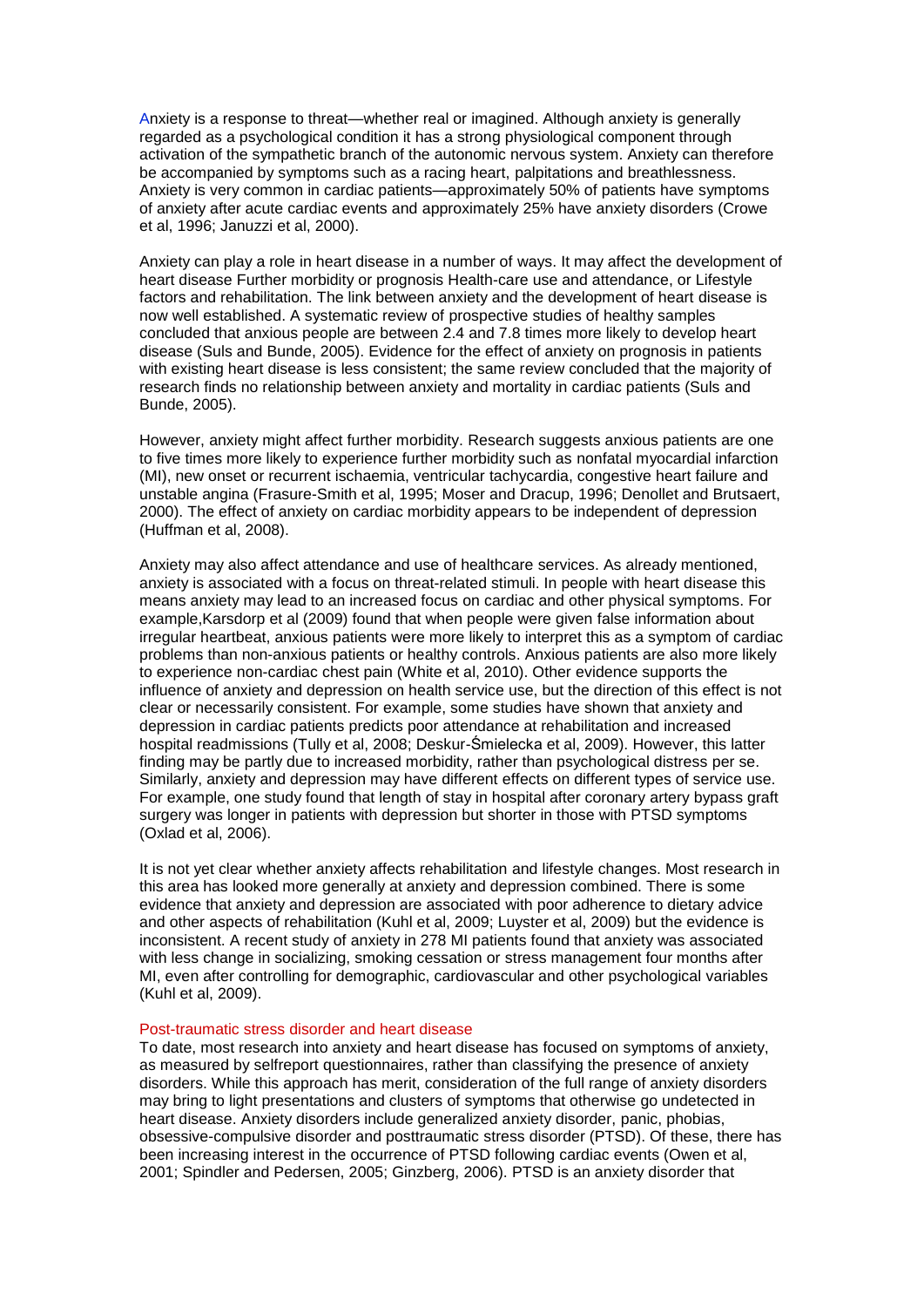occurs when people experience a life-threatening event during which they feel intense fear or helplessness. Diagnostic criteria for PTSD are shown in *Table 1*.

Like other anxiety disorders, PTSD is a risk factor for the development of heart disease and other illnesses. Epidemiological studies of war veterans show those with PTSD report more circulatory, digestive, nervous, respiratory and musculoskeletal diseases (Boscarino, 1997), and are at greater risk of cardiovascular disease, cancer and all-cause mortality (Boscarino, 2006). PTSD symptoms appear to have a dose-response effect on cardiovascular disease. In other words, it is not necessary for a person to reach diagnostic criteria for PTSD—even low and moderate symptoms increase risk of heart disease (see Kubzansky and Koenen (2009) for an overview). For example, a prospective study found that women with five or more symptoms of PTSD were three times more likely to develop heart disease, even after controlling for risk factors such as diabetes, smoking, hypertension, anxiety and depression (Kubzansky et al, 2009).

In cardiac patients, PTSD is most likely to occur after severe events with sudden onset, such as MI or cardiac arrest. PTSD may also be related to the traumatizing nature of some medical treatments, such as resuscitation. For example, patients in the intensive care unit report a variety of psychological consequences such as confusion, fragmented recall of events, nightmares and hallucinations, which can increase vulnerability to PTSD (Jones et al, 2001). Reviews of PTSD following MI report prevalence rates of up to 22%, with an average prevalence of around 15% (Spindler and Pedersen, 2005; Gander and von Känel, 2006). Up to another 18% of people may experience subclinical levels of PTSD symptoms (Ayers et al, 2009).

Research into PTSD after a range of health events shows there is very little association between severity of injury or disease and PTSD (Tedstone and Tarrier, 2003). This also appears to be the case after MI, where PTSD is best predicted by factors such as perceived severity of MI, feelings of helplessness, fear of dying, and young age (Rocha et al, 2008; Guler et al, 2009; Wiedemar et al, 2009).

Many people who have PTSD symptoms immediately after an MI will recover without treatment. Studies of PTSD in other populations have shown that up to half of people with symptoms immediately after the event recover without intervention in the first three months. A study of rape victims found that although 94% met symptom criteria for PTSD 2 weeks after rape this decreased to 47% 3 months after the assault (Rothbaum and Foa, 1993). The same has been found in longitudinal studies of PTSD in medical populations such as women after pregnancy loss or stillbirth (Englehard et al, 2001; Turton et al, 2001). The way patients cope after MI is therefore critical in resolution of PTSD symptoms. Ayers et al (2009) found the strongest predictors of PTSD symptoms after MI were if the patient had a history of psychological problems, believed the MI had negative consequences (e.g. problems in relationships or dealing with medication and self-care) and used dysfunctional coping techniques (e.g. trying to numb emotions, distract themselves from upsetting thoughts). These factors were more strongly associated with PTSD than perceived severity of the MI.

If PTSD does not resolve, it potentially has a strong impact on the psychological and physical wellbeing of MI patients. PTSD is associated with impaired social functioning, poor physical health (Ginzburg et al, 2003), increased psychological distress, depression, anxiety, somatic complaints (Ginzburg, 2006; Chung et al, 2008), and decreased quality of life (Cohen et al, 2009). Approximately half of people who develop PTSD after MI may also develop depression (Ginzburg, 2006). There is some evidence that the combination of both anxiety and depression leads to an even poorer prognosis for patients with heart disease (Doering et al, 2009).

Less research has looked at the effect of PTSD on prognosis. The few studies that are available suggest PTSD is associated with increased reports of cardiovascular symptoms, physical limitations, readmission and mortality (Shemesh et al, 2004; Ladwig et al, 2008; Cohen et al, 2009) but not necessarily with differences in measurable physiological parameters such as left ventricular ejection fraction (LVEF) (Ladwig et al, 2008). For example, a study of more than 1000 people with heart disease found physical limitations and self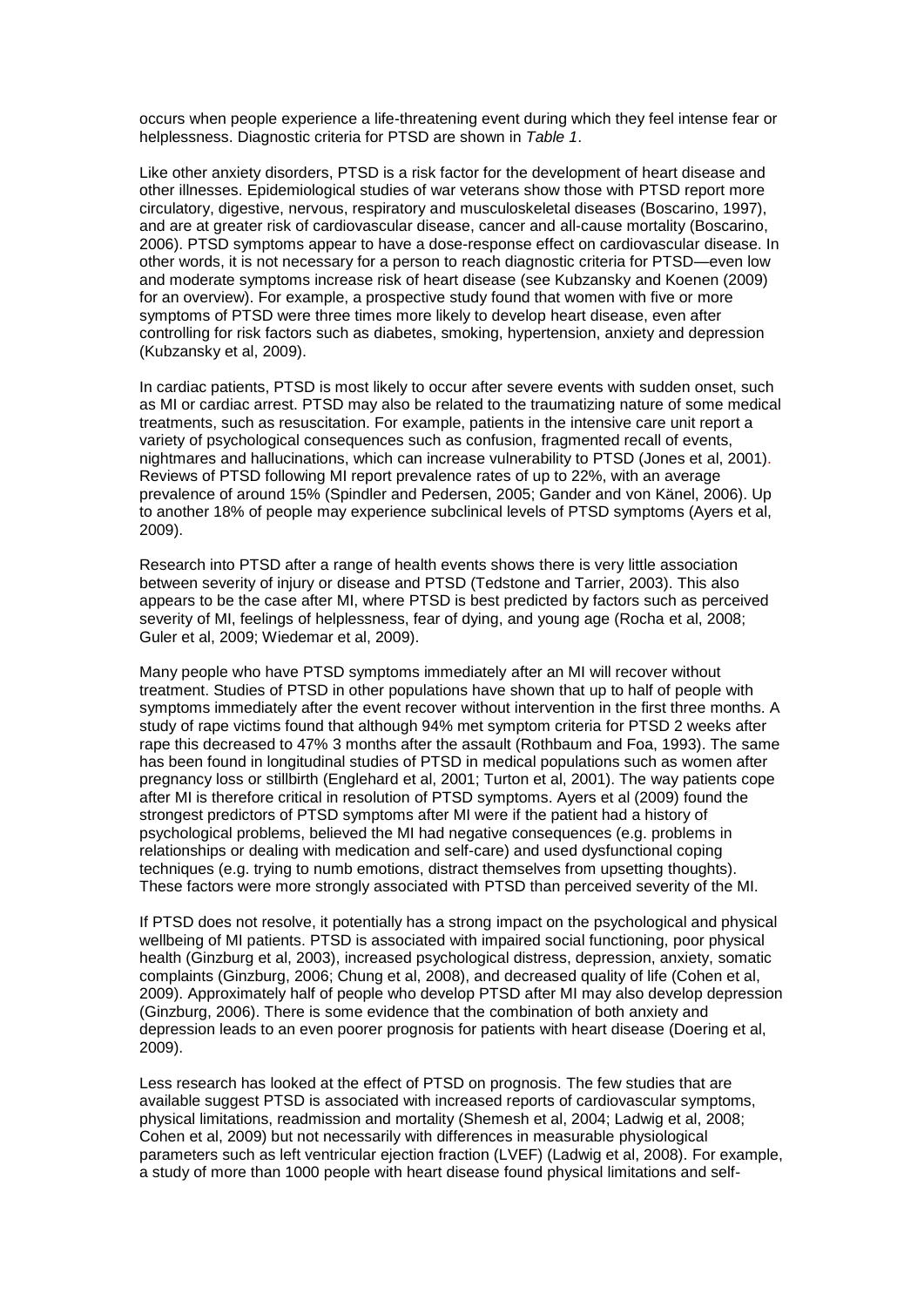reported cardiovascular health were more strongly predicted by PTSD than by physical measures of cardiovascular health such as LVEF or inducible ischaemia (Cohen et al, 2009). A long-term follow up of patients with implanted cardioverter-defibrillators showed that patients with PTSD were 3.5 times more likely to die over 5 years, even after controlling for age, sex, diabetes, medication, LVEF, depression and anxiety (Ladwig et al, 2008).

#### Clinical implications

The impact of anxiety and PTSD on patients with heart disease has important implications for screening, treatment and onward referral.

#### Screening

Identifying which patients need psychological intervention is a key task for health care professionals involved in care of cardiac patients (Janeway, 2009). Guidelines commissioned by the National Institute for Health and Clinical Excellence (NICE) (Cooper et al, 2007), the British Heart Foundation (National Audit of Cardiac Rehabilitation team, 2009), and the Department of Health's National Service Framework (NSF) (DH, 2000) emphasize the need to identify potential psychological consequences of heart disease, such as anxiety and depression. The NSF outlines that patients should be offered an assessment of their physical, psychological and social needs for cardiac rehabilitation, before discharge from hospital.

Various self-report instruments are available to screen for anxiety (Janeway, 2009) that are a practical and costeffective way for cardiac nurses to assess patients' levels of anxiety. For example, a screening tool for psychological distress (STOP-D) has been designed specifically for use in cardiology settings (Young et al, 2007). This is a brief 5-item measure where patients rate their levels of depression, anxiety, stress, anger and support. Cardiac nurses can administer these self-rated screening tools and when patients scores indicate high levels of anxiety or other distress this can be followed up with a discussion with the patient on the exact nature of his/her symptoms.

It is unlikely to be helpful to screen all patients for PTSD or to use PTSD-specific measures. Notable PTSD symptoms include distressing dreams, intrusive recollections of the cardiac event and/or its treatment, feeling as if the event is reoccurring and distress when reminded of the event. If these are noted it is then possible for cardiac nurses to provide immediate support themselves within the boundaries of their competency and/or make appropriate referrals to other health professionals (e.g. psychologist, psychiatrist, counsellor) for additional assessment and support (Davies et al, 2004).

#### **Treatment**

In mild-to-moderate cases of anxiety, including PTSD, information giving and reassurance about the symptoms experienced can be helpful, especially in the early stages after a cardiac event. If patients are able to understand and normalize their symptoms they are less likely to ruminate about the meaning of their symptoms and adopt dysfunctional coping strategies, factors associated with the development and maintenance of anxiety symptoms.

It has long been recognized that social support can play a role in improving health outcomes for patients (Wills and Fegan, 2001). Anxiety after MI appears to be particularly prevalent in people who live alone (Kuhl et al, 2009) so cardiac nurses should be alert to the needs of this population and encourage patients to expand their social network.

In addition, partners of patients who have suffered an MI often experience feelings of distress (Joekes et al, 2005). There are no data on how PTSD in cardiac patients affects partners, although it is reasonable to assume this may be an additional source of tension for partners/carers. Although supporting partners and attending to relationships may be beyond the scope of practice for cardiac nurses (Daugherty et al, 2002), recognition of this problem is important and may influence a decision to refer a patient on to an appropriate service.

Cardiac rehabilitation (CR) is recommended for patients following MI. The efficacy of CR is widely recognized as resulting in decreased morbidity and mortality (Eshah and Bond, 2009). Information about coping with anxiety can be, and often is, incorporated into CR sessions. Given the potential for CR to reduce morbidity and mortality it is concerning that both referral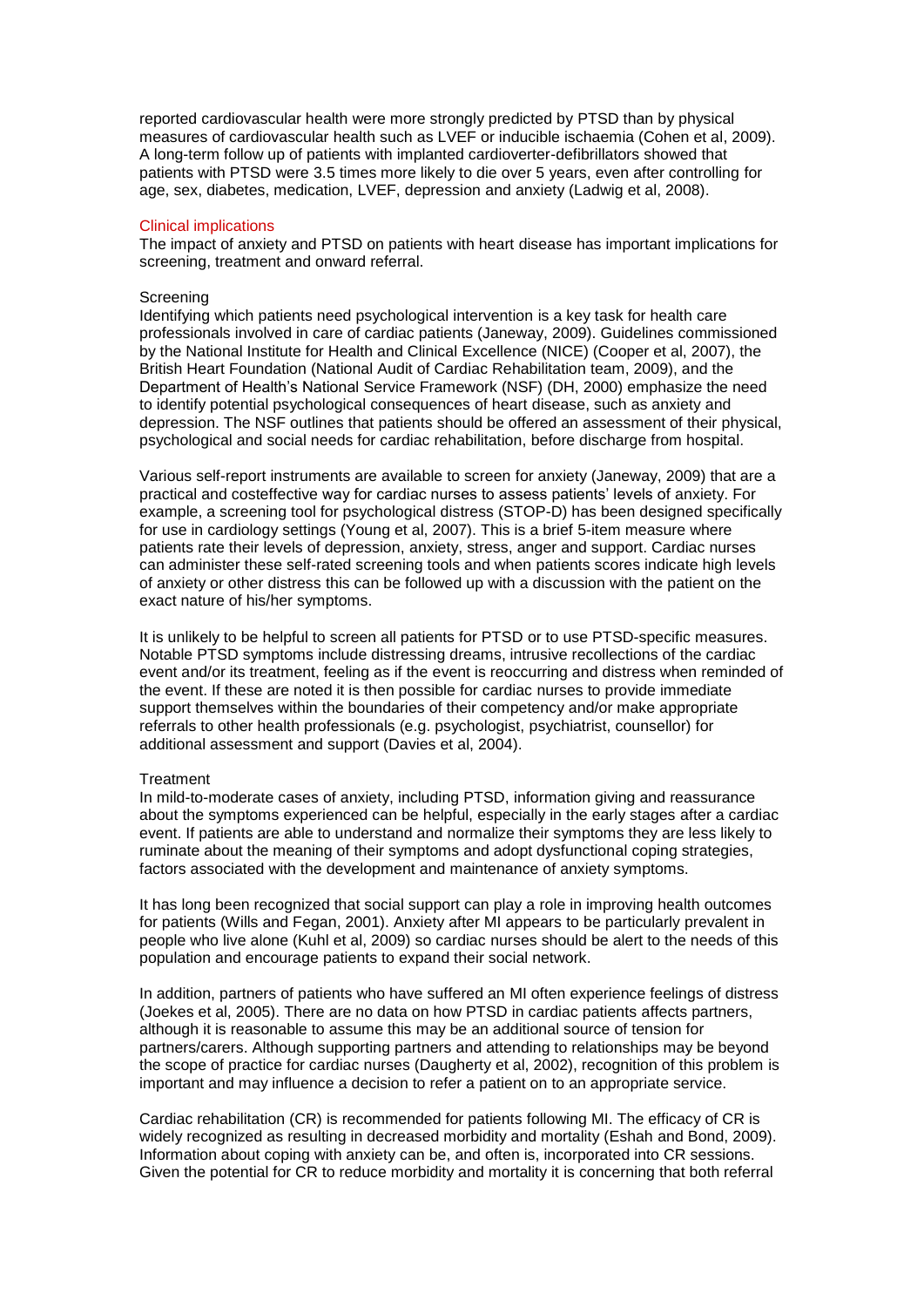to and uptake of cardiac rehabilitation is sub-optimal in the UK. Around one third of all people (34%) who suffered an MI in England, Northern Ireland and Wales in 2007–8 took part in a cardiac rehabilitation programme (National Audit of Cardiac Rehabilitation, 2009). This means approximately 55 000 post-MI patients did not participate in cardiac rehabilitation during that year. It is difficult to identify who these patients are, but it may be that anxiety symptoms, including PTSD, hinder participation in CR. Some details are known: fewer women and patients from ethnic minority groups attend. Worryingly, an earlier report by the Healthcare Commission identified that the majority of patients who did not attend said they were unaware of the service (Kmietowicz, 2005).

### Onward referral

The recommended treatment for many anxiety disorders —including PTSD—is psychotherapy. Cognitive behaviour therapy (CBT) or eye movement desensitization reprocessing (EMDR) are recommended by the NICE guidelines (National Collaborating Centre for Mental Health, 2005) as effective forms of intervention

For moderate symptoms of anxiety or PTSD it may be feasible to treat people in primary care and GPs can refer to an appropriate local service. Severe symptoms of anxiety or PTSD require referral to adult mental health services or specialist PTSD services.

However, it should be emphasized that patients who are distressed by a cardiac event may find it difficult to engage with mental health services due to concerns about stigma. In addition mental health services may not be best placed to support cardiac patients with their concerns. It is often helpful for cardiac services to make links with psychologists and psychiatrists who are experienced with both mental health and physical health difficulties.

Recommendations for cardiac nursing taking into account the points above are summarized in *Table 2*.

## **Conclusions**

In conclusion, research clearly shows that anxiety symptoms, including PTSD, are a risk factor for the development of heart disease and are associated with further morbidity in cardiac patients. Screening and treatment for anxiety is therefore critical in cardiac settings. The information available so far, as outlined in this article, suggests that appropriate management of anxiety, including PTSD, should lead to increased quality of life and reduced morbidity or mortality for these patients. However, this has yet to be evaluated or confirmed by research.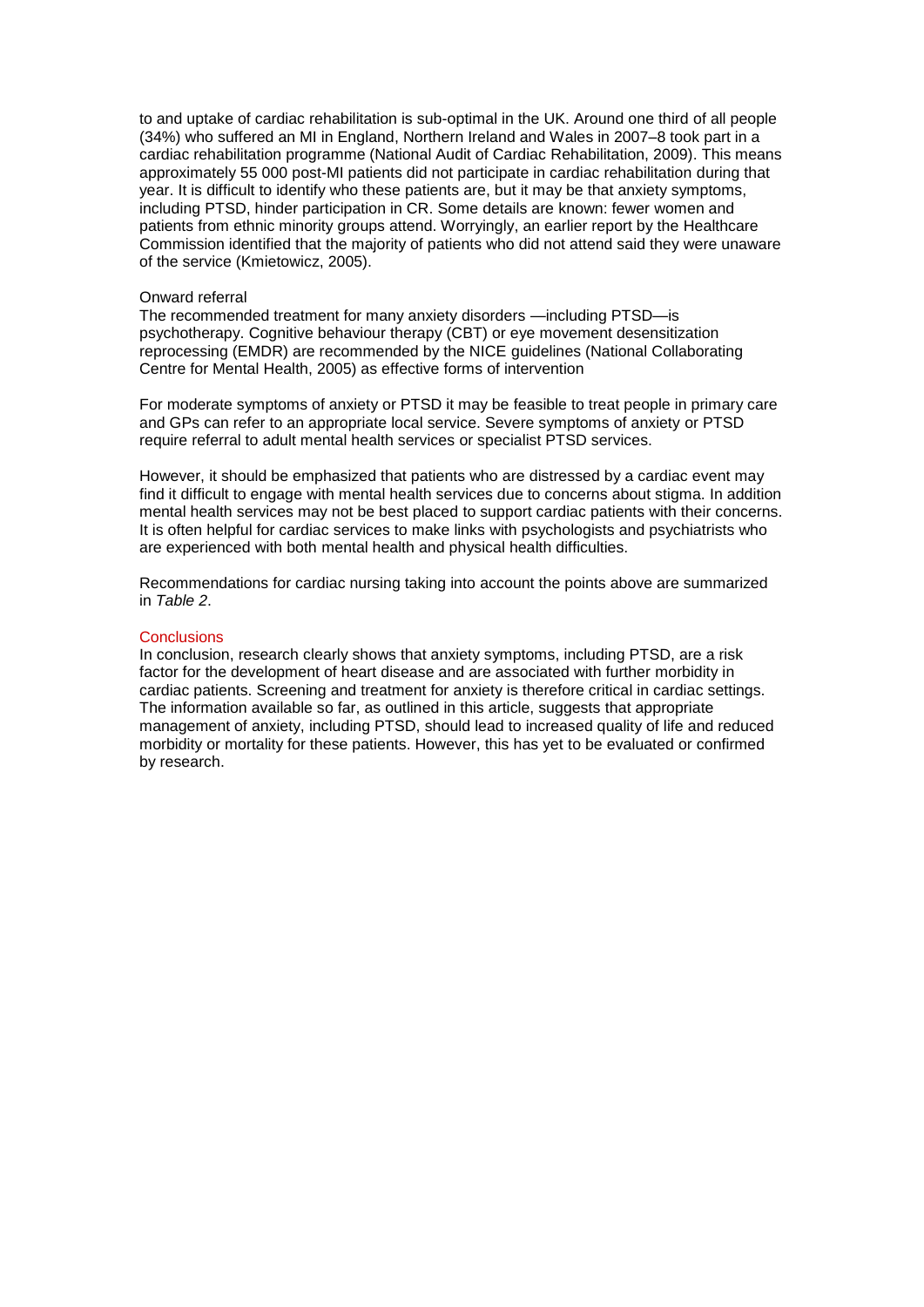#### **References**

American Psychiatric Association (1994) *Diagnostic and Statistical Manual for Mental Disorders*. 4th edn. American Psychiatric Press

Inc, Washington DC

Ayers S, Copland C, Dunmore E (2009) A preliminary study of negative appraisals and dysfunctional coping strategies associated with posttraumatic

stress disorder symptoms following myocardial infarction. *Br J Health Psychol* **14**(3): 459–71 Boscarino JA (1997) Diseases among men 20 years after exposure to severe stress:

- implications for clinical research and medical care. *Psychosom Med* **59**: 605–14 Boscarino JA (2006) Posttraumatic stress disorder and mortality among US Army veterans 30 years after military service. *Ann Epidemiol* **16**: 248–58
- Chung MC, Berger Z, Rudd H (2008) Coping with posttraumatic stress disorder and comorbidity after myocardial infarction. *Compr Psychiatry* **49**: 55–64

Cohen BE, Marmar CR, Neylan TC, Schiller NB, Ali S, Whooley MA (2009) Posttraumatic stress disorder and health-related quality of life in patients with coronary heart disease: Findings from the heart and soul study. *Arch Gen Psychiatry* **66**: 1214–20

Cooper A, Skinner J, Nherera L et al for National Collaborating Centre for Primary Care (2007) *Post Myocardial Infarction. Secondary prevention*

*in primary and secondary care for patients following a myocardial infarction* [Full version of NICE clinical guideline 48]. http://guidance.nice.org.uk/CG48 (accessed 23 February 2010)

Crowe JM, Runions J, Ebbesen LS, Oldridge NB, Streiner DL (1996) Anxiety and depression after myocardial infarction. *Heart Lung* **25**: 98–107

Daugherty J, Saarmann L, Riegel B, Sornborger K, Moser DK (2002) Can we talk? Developing a social support nursing intervention for couples. *Clinical Nursing Specialist* **16**: 211–8

Davies SJC, Jackson PR, Potokar J, Nutt DJ (2004) Treatment of anxiety and depressive disorders in patients with cardiovascular disease. *BMJ* **328**: 939–43

Denollet J, Vaes J, Brutsaert DL (2000) Inadequate response to treatment in coronary heart disease: Adverse effects of Type D personality and younger age on 5-year prognosis and quality of life. *Circulation* **102**: 630–5

Department of Health (2000) *National Service Framework for CoronaryHeart Disease: Modern Standards and Service Models.* March http://tinyurl.com/yuomhl (accessed 23 February 2010)

Deskur-Śmielecka E, Borowicz-Bieńkowska S, Brychcy A, Wilk M, Przywarska I, Dylewicz P (2009) Why patients after acute coronary syndromes do not participate in an early outpatient rehabilitation programme? *Kardiol Pol* **67**: 632–8

Doering LV, Moser DK, Riegel B et al (2009) Persistent comorbid symptoms of depression and anxiety predict mortality in heart disease. *Int J Cardiol*  doi:10.1016/j.ijcard.2009.05.025 [epub ahead of print]

Engelhard IM, van den Hout MA, Arntz A (2001) Posttraumatic stress disorder after pregnancy loss. *Gen Hosp Psychiatry* **23**(2): 62–6

Eshah NF, Bond AE (2009) Cardiac rehabilitation programme for coronary heart disease patients: An integrative literature review. *Int J Nurs Pract* **15**: 131–9

Frasure-Smith N, Lespérance F, Talajic M (1995) The impact of negative emotions on prognosis following myocardial infarction: Is it more than just depression? *Health Psychol* **14**: 388–98

Gander ML, von Känel R (2006) Myocardial infarction and post-traumatic stress disorder: Frequency, outcome, and atherosclerotic mechanisms. *Eur J Cardiovasc Prev Rehabil* **13**: 165–72

Ginzburg K (2006) Comorbidity of PTSD and depression following myocardial infarction. *J Affect Disord* **94**(1-3): 135–43

Ginzburg K, Solomon Z, Koirfman B et al (2003) Trajectories of posttraumatic stress disorder following myocardial infarction: a prospective

study. *J Clin Psychiatry* **64**: 1217–23

Guler E, Schmid JP, Wiedemar L, Saner H, Schnyder U, von Känel R (2009) Clinical diagnosis of posttraumatic stress disorder after myocardial infarction. *Clin Cardiol*  **32**(3): 125–9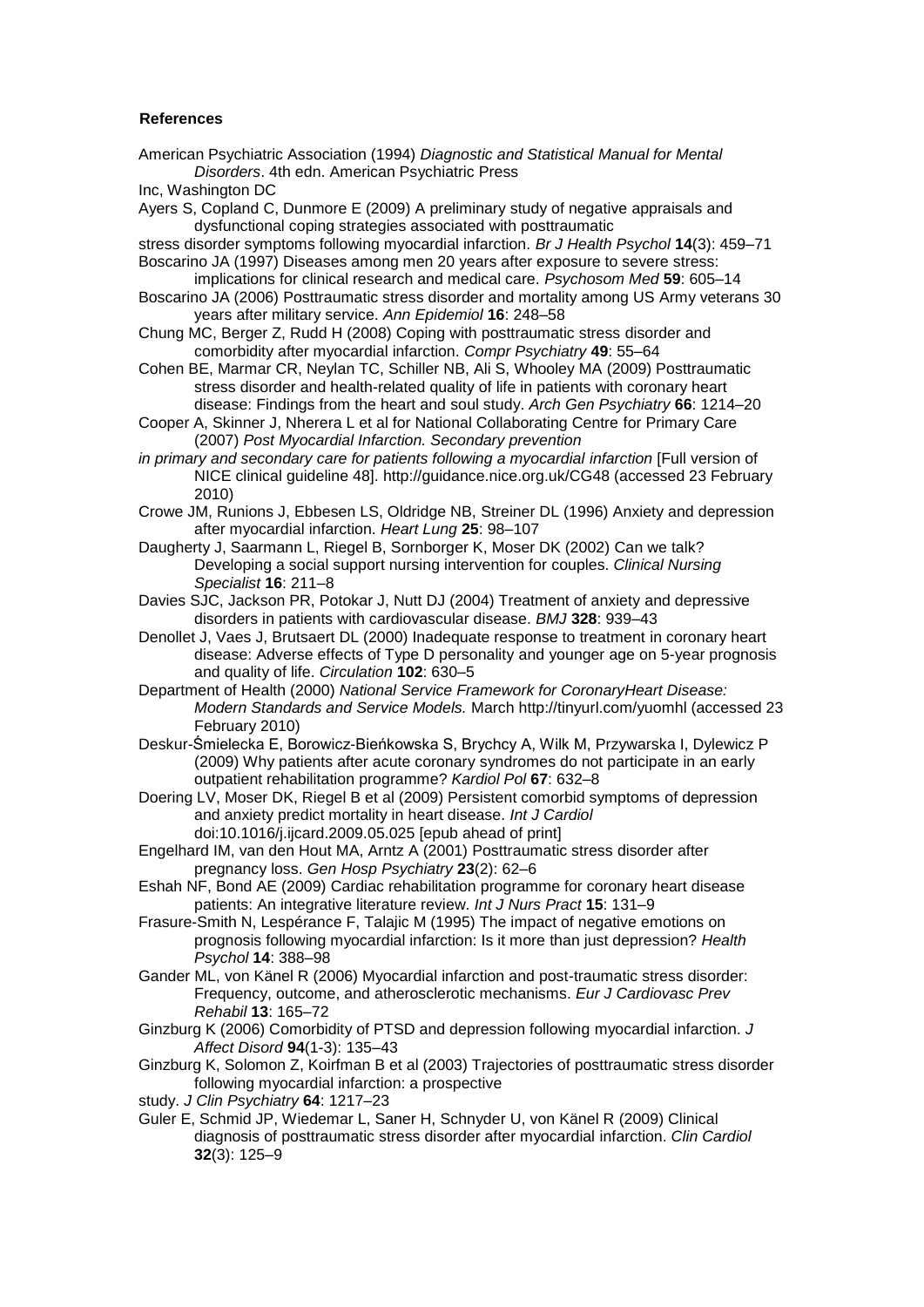- Huffman JC, Smith FA, Blais MA, Januzzi JL, Fricchione GL (2008) Anxiety, independent of depressive symptoms, is associated with inhospital cardiac complications after acute myocardial infarction. *J Psychosom Res* **65**: 557–63
- Janeway D (2009) An integrated approach to the diagnosis and treatment of anxiety within the practice of cardiology. *Cardiol Rev* **17**: 1–9
- Januzzi JL, Stern TA, Pasternak RC, De Sanctis RW (2000) The influence of anxiety and depression on outcomes of patients with coronary artery disease. *Arch Intern Med*  **160**: 1913–21
- Joekes K, Maes S, Boersma SN, van Elderen T (2005) Goal disturbance, coping, and psychological distress in partners of myocardial infarction patients: Taking account of the dyad. *Anxiety Stress Coping* **18**: 255–67
- Jones C, Griffiths RD, Humphris G et al (2001) Memory, delusions, and the development of acute posttraumatic stress disorder-related symptoms after intensive care. *Crit Care Med* **29**: 573–80
- Karsdorp PA, Kindt M, Rietveld S, Everaerd W, Mulder BJM (2009) False heart rate feedback and the perception of heart symptoms in patients with congenital heart disease and anxiety. *Int J Behav Med* **16**: 81–8
- Kmietowicz Z ( 2005) Too many heart patients discharged without follow-up care. *BMJ* **330**: 1346
- Kubzansky LD, Koenen KC (2009) Is posttraumatic stress disorder related to development of heart disease? An update. *Cleve Clin J Med* **76**(Suppl 2): S60–S5
- Kubzansky LD, Koenen K, Jones C, Eaton WW (2009) A prospective study of post-traumatic stress disorder symptoms and coronary heart disease in women. *Health Psychol*  **28**(1): 125–30
- Kuhl EA, Fauerbach JA, Bush DE, Ziegelstein RC (2009) Relation of anxiety and adherence to risk-reducing recommendations following myocardial infarction. *Am J Cardiol* **103**: 1629–34.
- Ladwig K-H, Baumert J, Marten-Mittag B, Kolb C, Zrenner B, Schmitt C (2008) Posttraumatic stress symptoms and predicted mortality in patients with implantable cardioverterdefibrillators: Results from the prospective living with an implanted cardioverterdefibrillator study. *Arch Gen Psychiatry* **65**: 1324–30
- Luyster FS, Hughes JW, Gunstad J (2009) Depression and anxiety symptoms are associated with reduced dietary adherence in heart failure patients treated with an implantable cardioverter defibrillator. *J Cardiovasc Nurs* **24**: 10–17
- Moser DK, Dracup K (1996) Is anxiety early after myocardial infarction associated with subsequent ischemic and arrhythmic events? *Psychosom Med* **58**: 395–401
- National Audit of Cardiac Rehabilitation Team, BHF Care & Education Research Group, University of York (2009) *National Audit of Cardiac Rehabilitation Annual Report 2009.* [www.cardiacrehabilitation.org.uk](http://www.cardiacrehabilitation.org.uk/) (accessed 23 February 2010)
- National Collaborating Centre for Mental Health (2005) Post-traumatic stress disorder. The management of PTSD in adults and children in primary
- and secondary care [Full version of NICE clinical guideline CG26]. http://guidance.nice.org.uk/CG26 (accessed 23 February 2010]
- Owen RL, Koutsakis S, Bennett PD (2001) Post-traumatic stress disorder as a sequel of acute myocardial infarction: An overlooked cause of psychosocial disability. *Coronary Health Care* **5**: 9–15
- Oxlad M, Stubberfield J, Stuklis R, Edwards J, Wade TD (2006) Psychological risk factors for increased post-operative length of hospital stay following coronary artery bypass graft surgery. *J Behav Med* **29**: 179–90
- Rocha LP, Peterson JC, Meyers B et al (2008) Incidence of posttraumatic stress disorder (PTSD) after myocardial infarction (MI) and predictors of PTSD symptoms post-MI—A brief report. *Int J Psychiatry Med* **38**: 297–306
- Shemesh E, Yehuda R, Milo O (2004) Posttraumatic stress, nonadherence, and adverse outcome in survivors of a myocardial infarction. *Psychosom Med* **66**: 521–6
- Spindler H, Pedersen SS (2005) Posttraumatic stress disorder in the wake of heart disease: prevalence, risk factors, and future research directions. *Psychosom Med* **67**: 715–23
- Suls J, Bunde J (2005) Anger, anxiety, and depression as risk factors for cardiovascular disease: The problems and implications of overlapping affective dispositions. *Psychol Bull* **131**: 260–300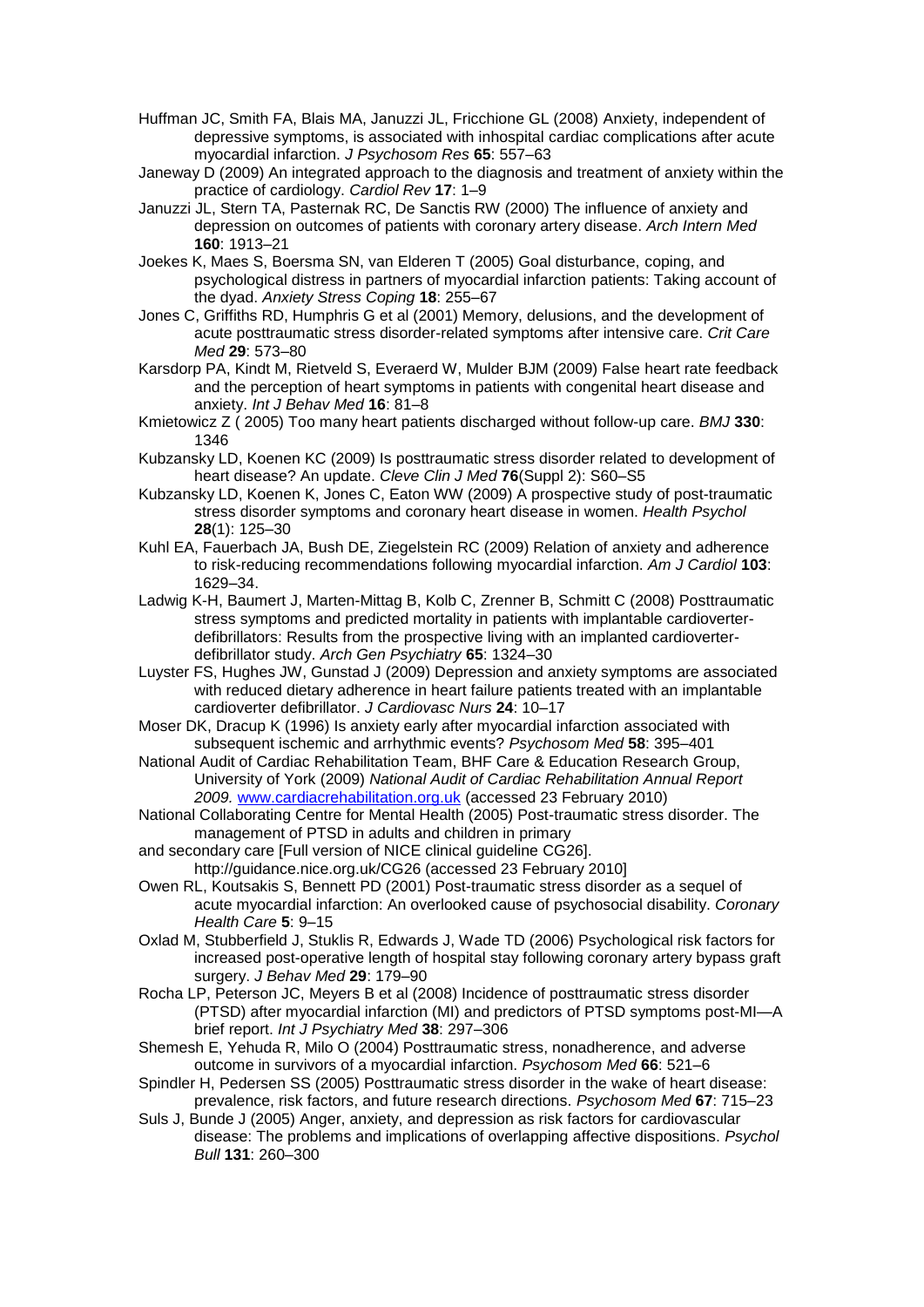- Tedstone JE, Tarrier N (2003) Posttraumatic stress disorder following medical illness and treatment. *Clin Psychol Rev* **23**: 409–48
- Tully PJ, Baker RA, Turnbull D, Winefield H (2008) The role of depression and anxiety symptoms in hospital readmissions after cardiac surgery. *J Behav Med* **31:** 281–90
- Turton P, Hughes P, Evans CD, Fainman D (2001) Incidence, correlates and predictors of post-traumatic stress disorder in the pregnancy after stillbirth. *Br J Psychiatry* **178**: 556–60
- White KS, Craft JM, Gervino EV (2010) Anxiety and hypervigilance to cardiopulmonary sensations in non-cardiac chest pain patients with and without psychiatric disorders. *Behav Res Ther* DOI: 10.1016/j. brat.2010.01.001 [epub ahead of print]
- Wiedemar L, Schmid J-P, Müller J et al (2009) Prevalence and predictors of posttraumatic stress disorder in patients with acute myocardial infarction. *Heart Lung* **37**: 113–21
- Wills TA, Fegan, MF (2001) Social networks and social Support. In Baum A, Revenson TA, Singer JE, eds, *Handbook of Health Psychology*. LEA, Mahwah, NJ
- Young QR, Ignaszewski A, Fofonoff D et al (2007) Brief screen to identify 5 of the most common forms of psychosocial distress in cardiac patients: validation of the screening tool for psychological distress (STOP-D) *J Cardiovasc Nurs* **22**: 525–34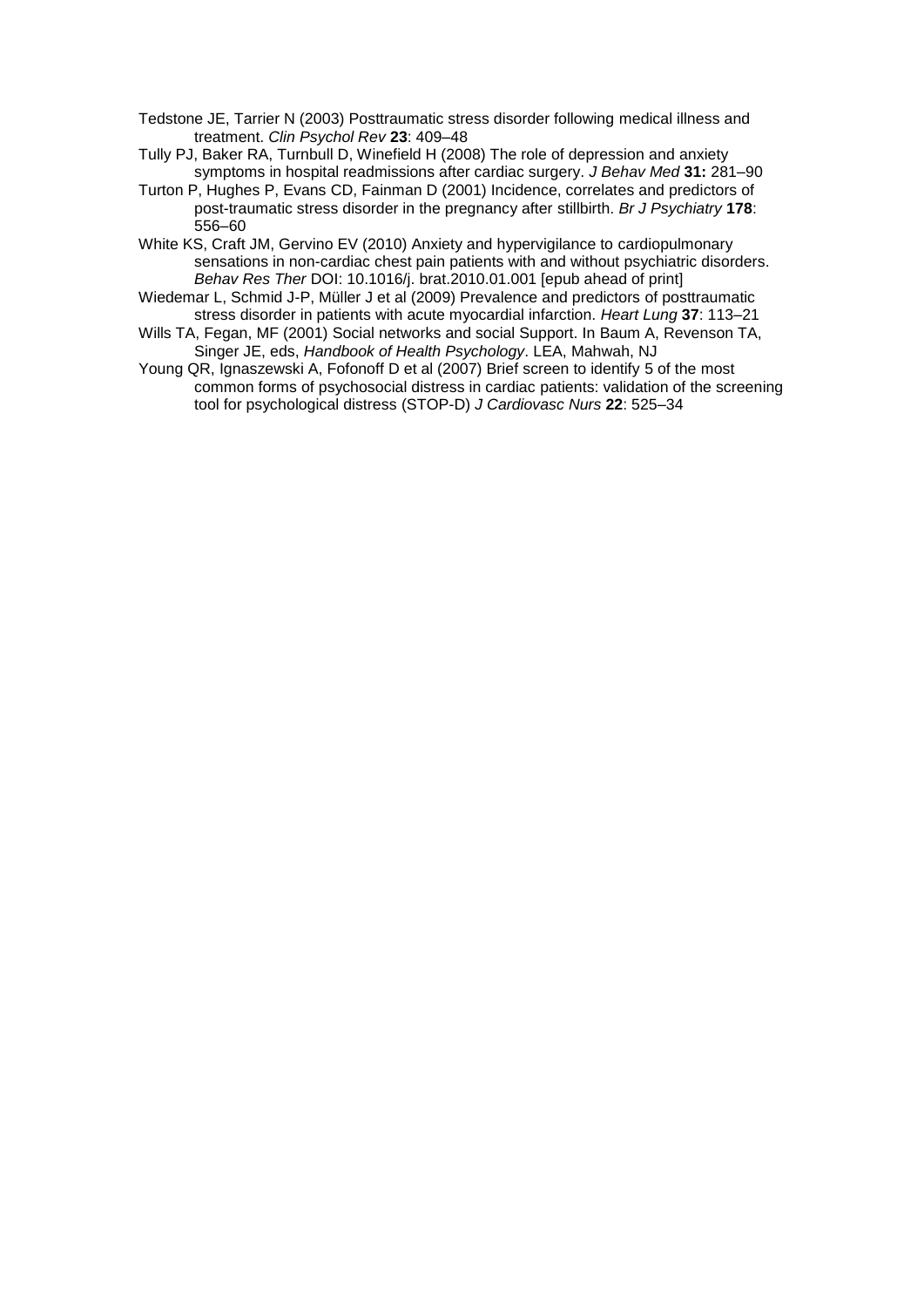| Criteria          |                     |                                                                                       |
|-------------------|---------------------|---------------------------------------------------------------------------------------|
| Event             |                     | Must involve threatened death, serious injury                                         |
|                   |                     | or threat to physical integrity of self or other                                      |
|                   |                     | Individual must respond with intense fear, helplessness or horror                     |
| Symptoms          | Re-experiencing     | Recurrent and intrusive distressing recollections of the event                        |
|                   | 1 or more:          | Recurrent distressing dreams of the event                                             |
|                   |                     | Acting or feeling as if the event were recurring (e.g. flashbacks,<br>hallucinations) |
|                   |                     | Intense psychological distress when exposed to reminders of the<br>event              |
|                   |                     | Physiological reactivity when exposed to reminders of the event                       |
|                   | Avoidance & Numbing | Efforts to avoid thoughts, feelings, or conversations associated<br>with the event    |
|                   | 3 or more:          | Efforts to avoid activities, places, or people that will remind them<br>of the event  |
|                   |                     | Inability to recall some aspects of the event                                         |
|                   |                     | Diminished interest or participation in significant activities                        |
|                   |                     | Feeling of detachment or estrangement from others                                     |
|                   |                     | Restricted range of affect                                                            |
|                   |                     | Sense of foreshortened future                                                         |
|                   | Arousal             | Difficulty falling or staying asleep                                                  |
|                   | 2 or more:          | Irritability or outbursts of anger                                                    |
|                   |                     | Difficulty concentrating                                                              |
|                   |                     | Hypervigilance                                                                        |
|                   |                     | Exaggerated startle response                                                          |
| Duration          |                     | 1 month or more                                                                       |
| <b>Disability</b> |                     | Symptoms cause clinically significant distress or impaired<br>functioning             |

Table 1. DSM-IV criteria for PTSD (American Psychiatric Association, 1994)